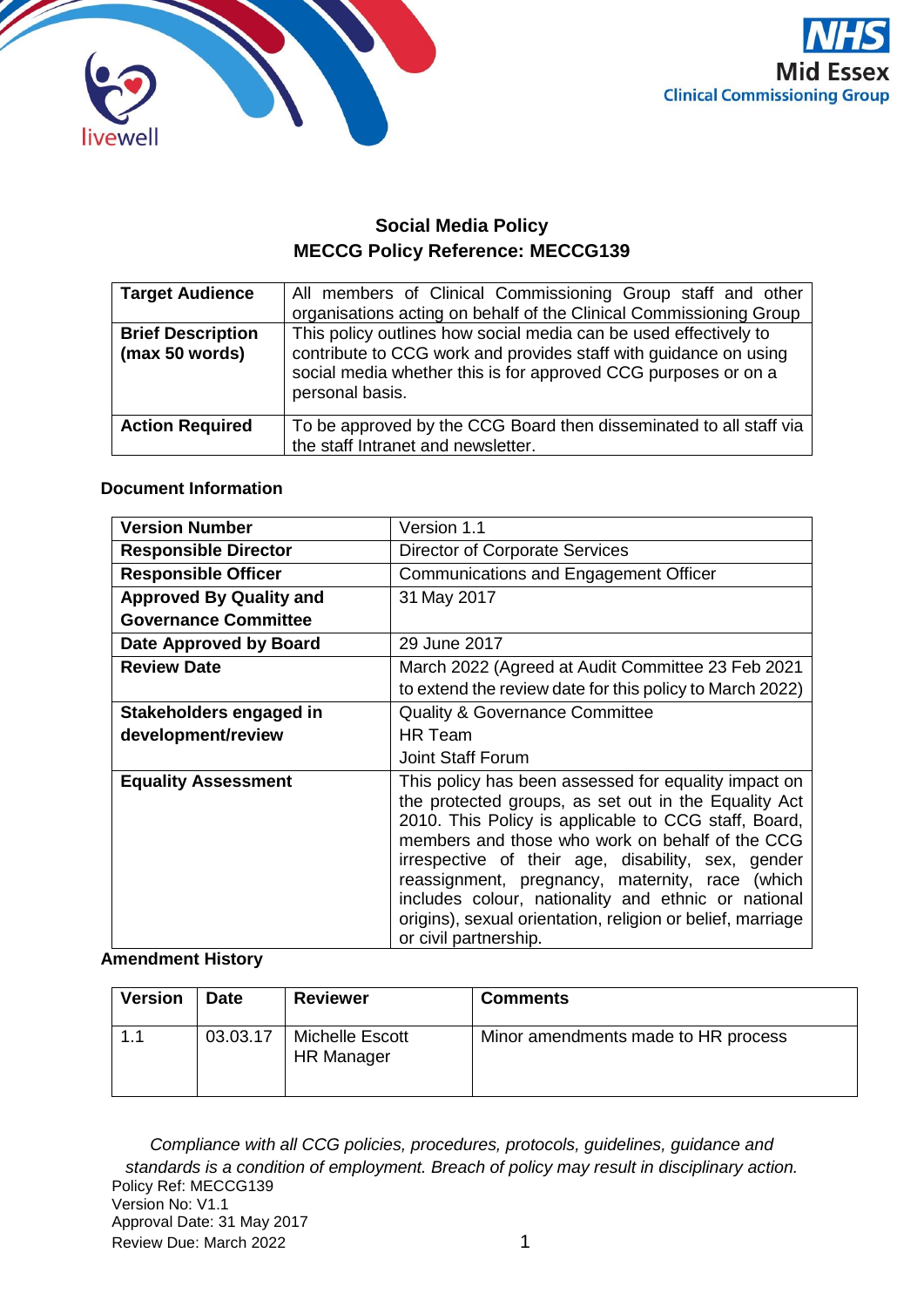

# **CONTENTS**

| 1 <sub>1</sub> |  |
|----------------|--|
| 2.             |  |
| 3.             |  |
| 4.             |  |
| 5.             |  |
| 6.             |  |
| 7 <sub>1</sub> |  |
| 8.             |  |
| 9.             |  |
| 10.            |  |
| 11.            |  |
| 12.            |  |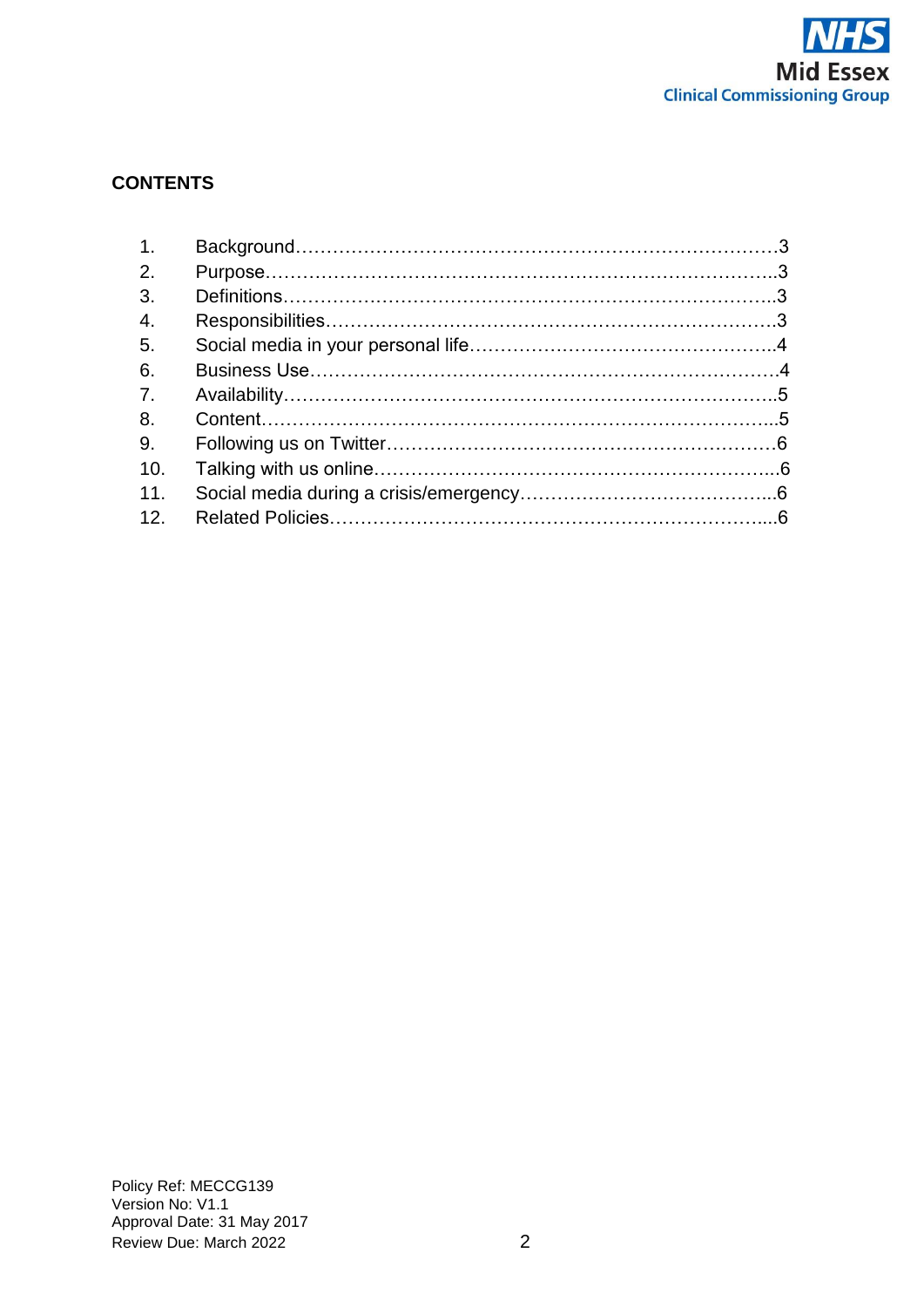

# 1. **Background**

The world of communication is continually changing and the CCG aims to be a dynamic organisation embracing new technologies and ways of working. The rise and popularity of social media is changing the way we, and the rest of the NHS conducts its business with 4 in 5 NHS organisations now using at least one social media channel for corporate communication and engagement<sup>1</sup>.

Millions of people use social media every day and it is becoming an increasingly important communications tool for us to communicate with our population. According to Skills for Health, 58% of the UK adult population use social networking sites and more and more are using them for information and advice in all areas of their life - including their health. 40% of those surveyed said that information found via social media affects the way they deal with their health<sup>2</sup>.

### **2. Purpose**

The purpose of the policy is to:

- Understand how social media can be used effectively to contribute to CCG work
- Help staff participate online in a respectful, professional and meaningful way that protects the CCG image and reputation, whether they are using social media for approved CCG purposes or on a personal basis.

Employees may not appreciate the implications that their activity on social media activity could amount to misconduct and employers may need to take disciplinary action . There are two general types of misconduct: inappropriate behaviour exposed by social media and inappropriate comments made on social media.

# **3. Definitions**

Examples of social medial platforms:

- Microblogging for example, Twitter
- Social sharing for example, Facebook
- Video sharing for example, Instagram
- Professional sharing for example, Linkedin
- Blogging for example, WordPress or Blogger
- Social Bookmarking for example, Reddit and StumbleUpon

#### **4. Responsibilities**

It is the responsibility of everyone within the CCG to use social media responsibly. Whenever employees engage with social media and post information about their work or employer it is highly likely that the information will be circulated to a wide audience.

 $\overline{a}$ <sup>1</sup> Skills for Health: Social media toolkit [\(http://www.skillsforhealth.org.uk/socialtoolkit\)](http://www.skillsforhealth.org.uk/socialtoolkit) <sup>2</sup> Skills for Health: Social media toolkit [\(http://www.skillsforhealth.org.uk/socialtoolkit\)](http://www.skillsforhealth.org.uk/socialtoolkit)

Policy Ref: MECCG139 Version No: V1.1 Approval Date: 31 May 2017 Review Due: March 2022 3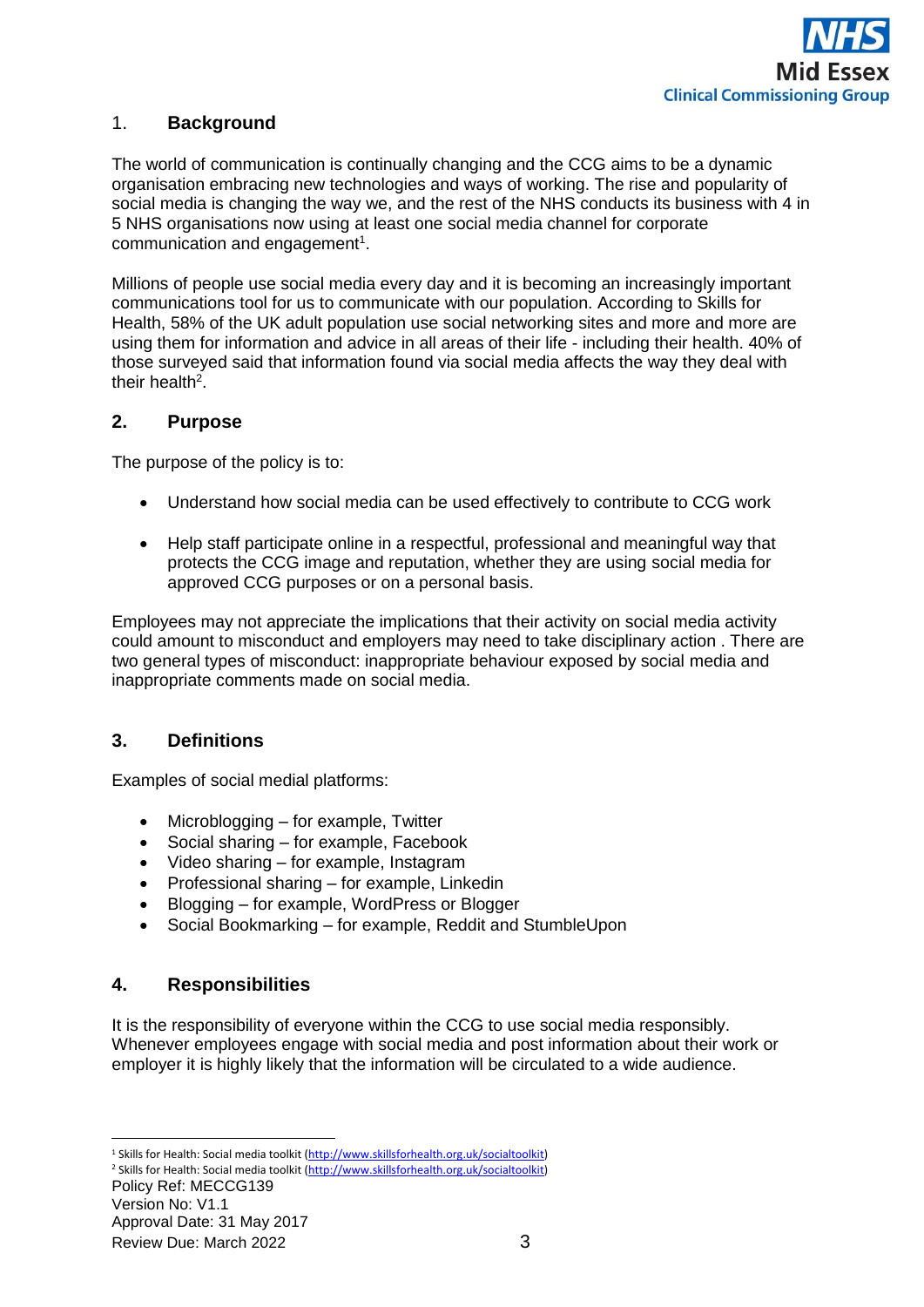

Although members of staff are not acting on behalf of the organisation in a formal capacity when engaging with social media in their personal lives, they must be mindful that depending on the content their online posts could potentially be damaging to the CCG if they are inaccurate or defamatory.

## **5. Social media in your personal life**

The CCG recognises that many employees make use of social media in a personal capacity. While they are not acting on behalf of the organisation, employees must be aware they can damage the organisation if they are recognised as being one of our employees.

Although it is acceptable for staff to say they work for the NHS or CCG in posts and during online conversations; they must ensure their personal online profile carries the following disclaimer: "The postings on this site are my own opinion and do not represent NHS or CCG policy or opinion".

Any communication that employees make in a personal capacity through social media must not:

- Bring the CCG into disrepute by criticising or arguing with customers, colleagues or rivals; making defamatory comments about individuals or links to appropriate to inappropriate content and any alleged incidents of this nature may be dealt with under the CCG's Disciplinary Policy.
- Breach confidentiality for example by revealing information owned by the organisation; giving away confidential information about an individual (such as a colleague, patient or customer contact). Discussing the CCG's internal workings or its future business plans that have not been communicated to the public.
- Breach copyright for example by; using someone else's images or written content without permission; or failing to give acknowledgement where permission has been given to reproduce something.
- Do anything that could be considered discriminatory against, or bullying or harassment of any individual, for example by, making offensive or derogatory comments relating to sex, gender reassignment, race (including nationality, disability, sexual orientation, religion or belief or age;
- Using social media to bully another individual or posting images that are discriminatory or offensive (or links to such content).

Incidents of discrimination, bullying or harassment which take place via social media will be managed in line with the CCG's Bullying and Harassment Policy and/or Disciplinary Policy dependent of the nature of the incident.

### **6. Business Use**

Only the Mid Essex CCG Communications and Engagement team can conduct campaigns on social media, as it has responsibility for external communications.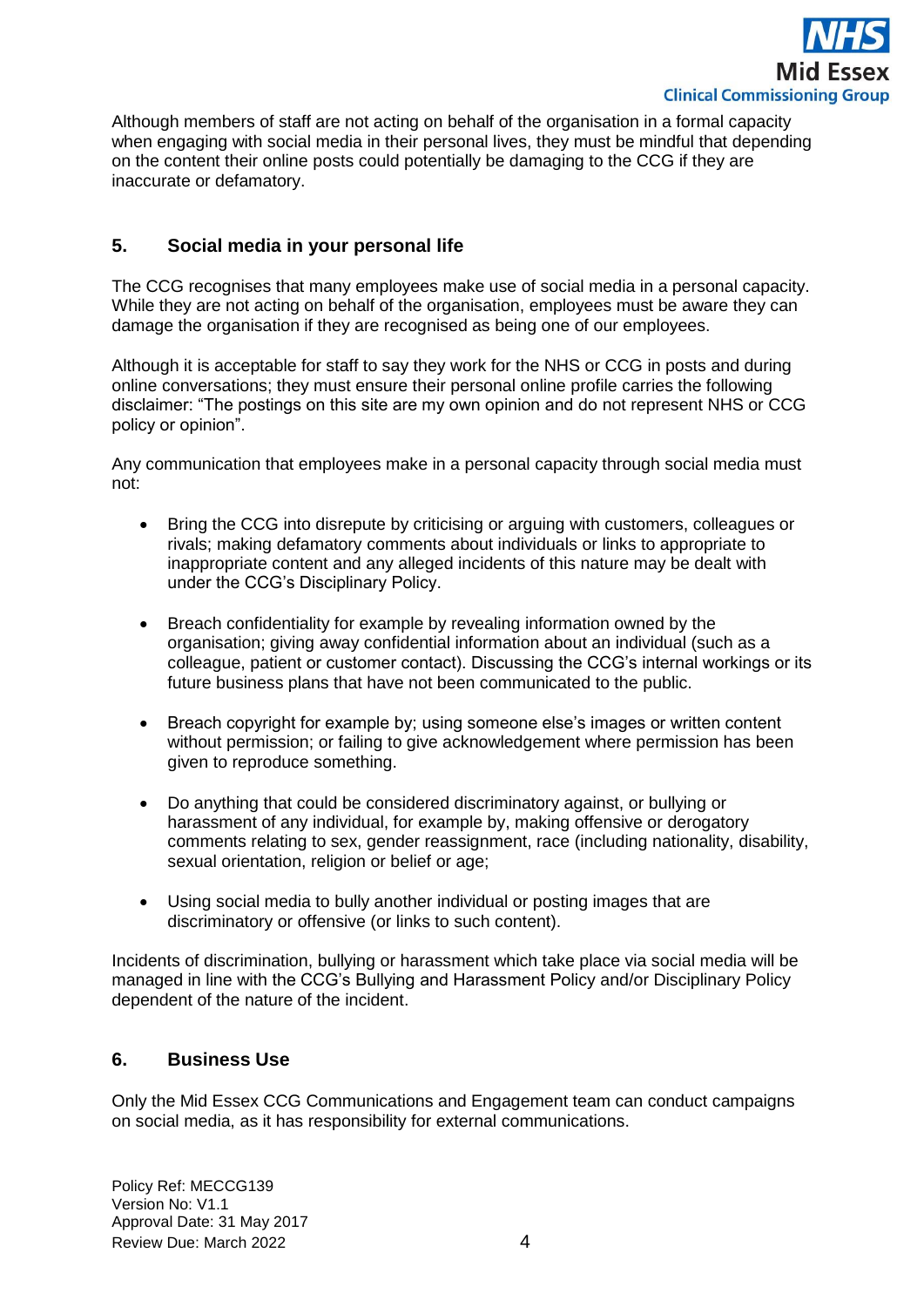

NHS Mid Essex CCG uses thefollowing social media platforms to communicate with patients, the public and the media:

- [Twitter](https://twitter.com/MidEssexCCG) @MidEssexCCG
- [Facebook](https://www.facebook.com/CCGMidEssex/)
- [Instagram](https://www.instagram.com/midessexccg/?hl=en)
- [YouTube](https://www.youtube.com/channel/UCjNe3R6RaZDxaD5tOxZzYmA)
- [LinkedIn](https://www.linkedin.com/company/nhs-mid-essex-ccg?trk=biz-companies-cym)
- [Website blog](http://midessexccg.nhs.uk/news/gp-blog)

Mid Essex CCG also have the following accounts which are related to individual communication campaigns:

- Twitter [@MaternityVoices](https://twitter.com/maternityvoices)
- Facebook [Maternity Voices](https://www.facebook.com/midessexmaternity/)
- Twitter [@DieWellEssex](https://twitter.com/diewellessex)
- Facebook [Die Well Essex](https://www.facebook.com/Die-Well-Essex-167133543800992/)
- Instagram [Die Well Essex](https://www.instagram.com/diewellessex/)

The CCG also has shared responsibility for managing the following accounts:

- Twitter [@ConnectWellME](https://twitter.com/connectwellme)
- Twitter [@SuccessEssex](https://twitter.com/successessex?lang=en)

## **7. Availability**

The CCG social media accounts are monitored between 08:00 to 17:00 Monday – Friday, excluding public holidays. Occasionally the accounts may be active outside of these hours to promote live events.

From time to time, social media services such as Twitter may be unavailable and we accept no responsibility for lack of service due to social media downtime.

### **8. Content**

We may use some scheduling tools to help us ensure content is spread across the week. Our followers can expect between 10-25 tweets a week. This may increase if we hold a tweet chat or in the case of an emergency, for instance.

We will update our Facebook page around five times a week and aim to publish a new blog post once a month. This may increase to support certain campaigns/initiatives. By sharing other social media users' content, our organisation does not endorse the information or others' views of that organisation or individual. We aim to share information which adds to any debate or topic we are involved in.

Our social media content will cover some or all of the following:

• Alerts about new content on our digital channels, for example, news, publications, videos on YouTube, blogs etc.